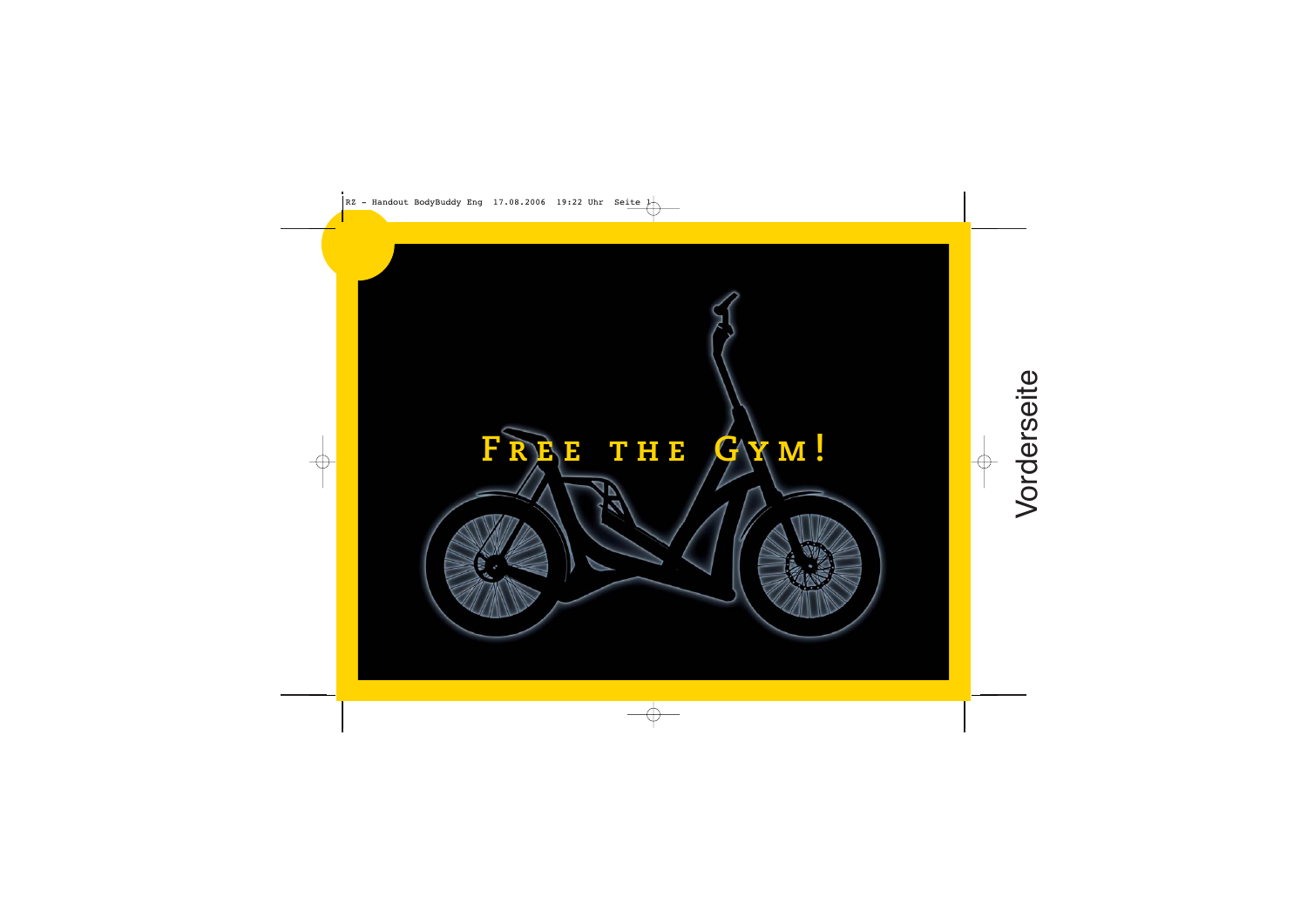# **The world's first innovation from Zillertal.**



he greatest ideas, the ideas that rewrite history, almost **T** always come from people who originate from rural areas, people who have still got time to reflect. Of course, it would be presumptuous to compare the "bodybuddy" with the great inventions of our time, such as the car, the telephone or the light bulb. Nevertheless, the "bodybuddy" streetstepper will change today's streetscape quite a bit.

The idea for this technical innovation stems from the gym where one works out on the spot using the so called "Stepper".

This image provided the inspiration for two brothers from Zillertal, the Buchberger duo Martin and Peter, the first of whom has studied mechanical engineering at Graz Technical University, the other physics at the University of Innsbruck.

"Why work out on the spot when it is possible to convert this energy into movement?" In 2004 they built their first prototype with "automatic gradient gear shift" in the family workshop using ash wood. In 2005, the third generation of this unique gear system was developed sufficiently to apply for patenting. 2006 is the year the "bodybuddy" is ready to hit the production line and will be presented to the world at the "Eurobike" in Friedrichshafen, Germany.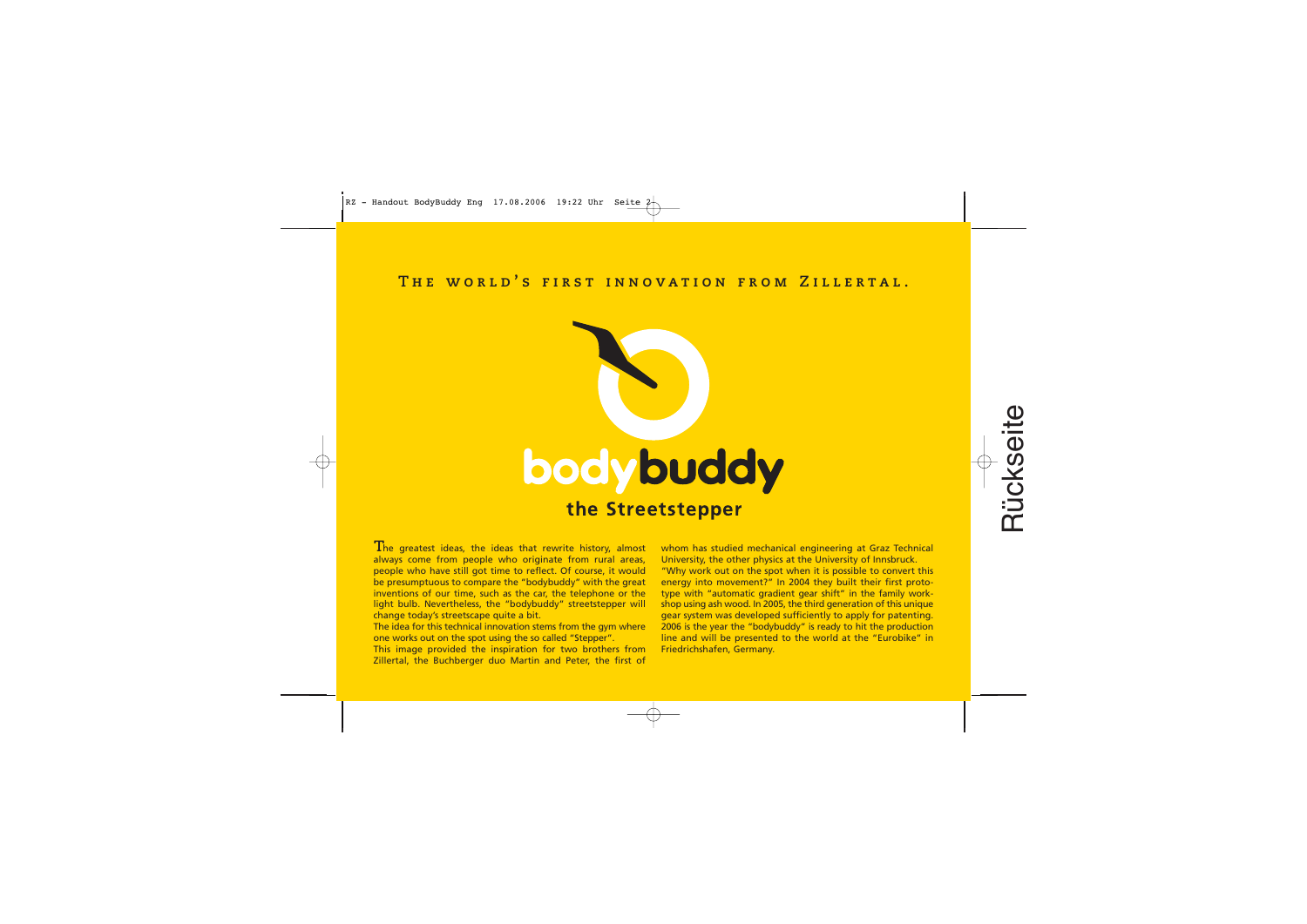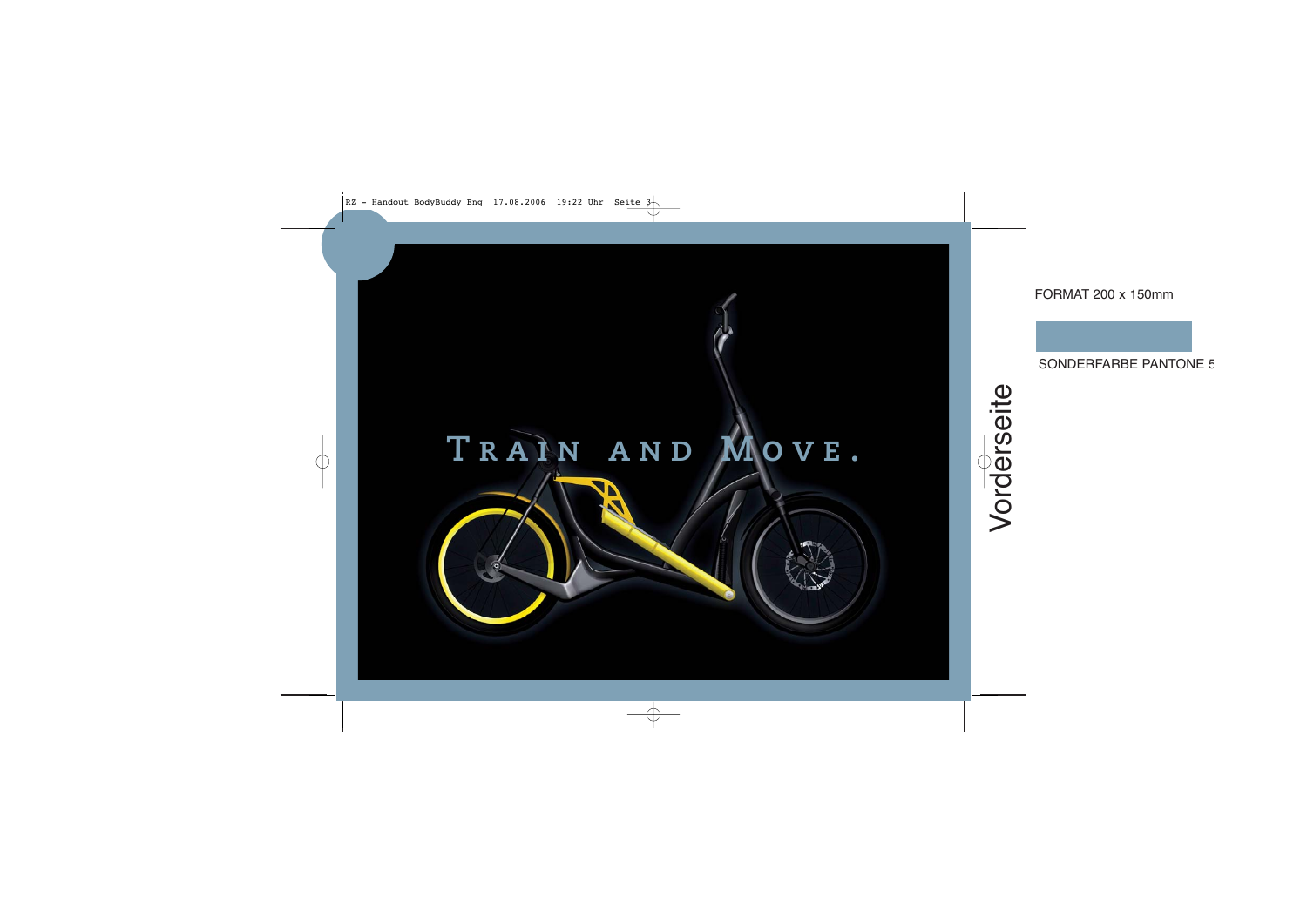# **The sexiest technique in the city.**

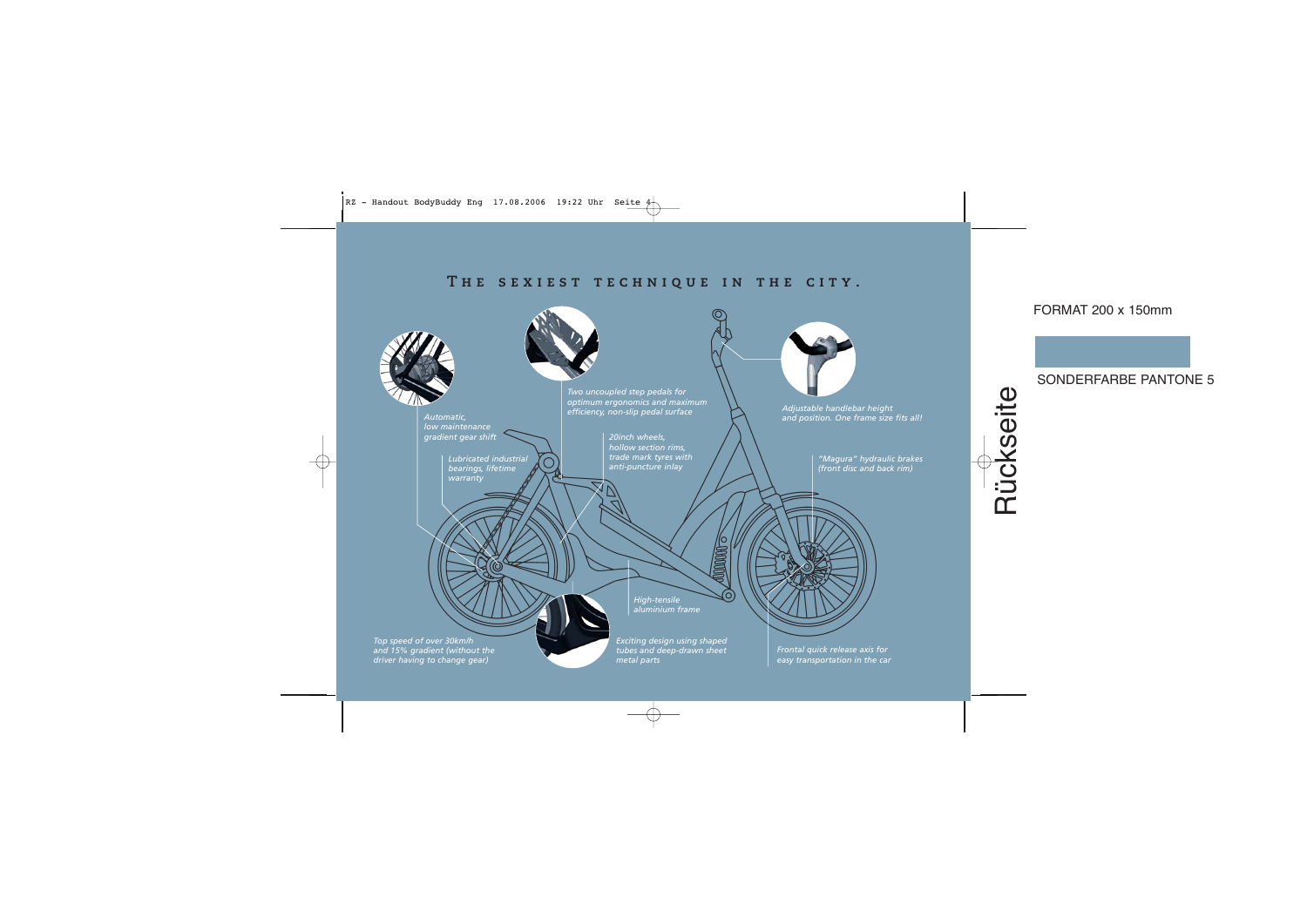# **bodybuddy**<br>the Streetstepper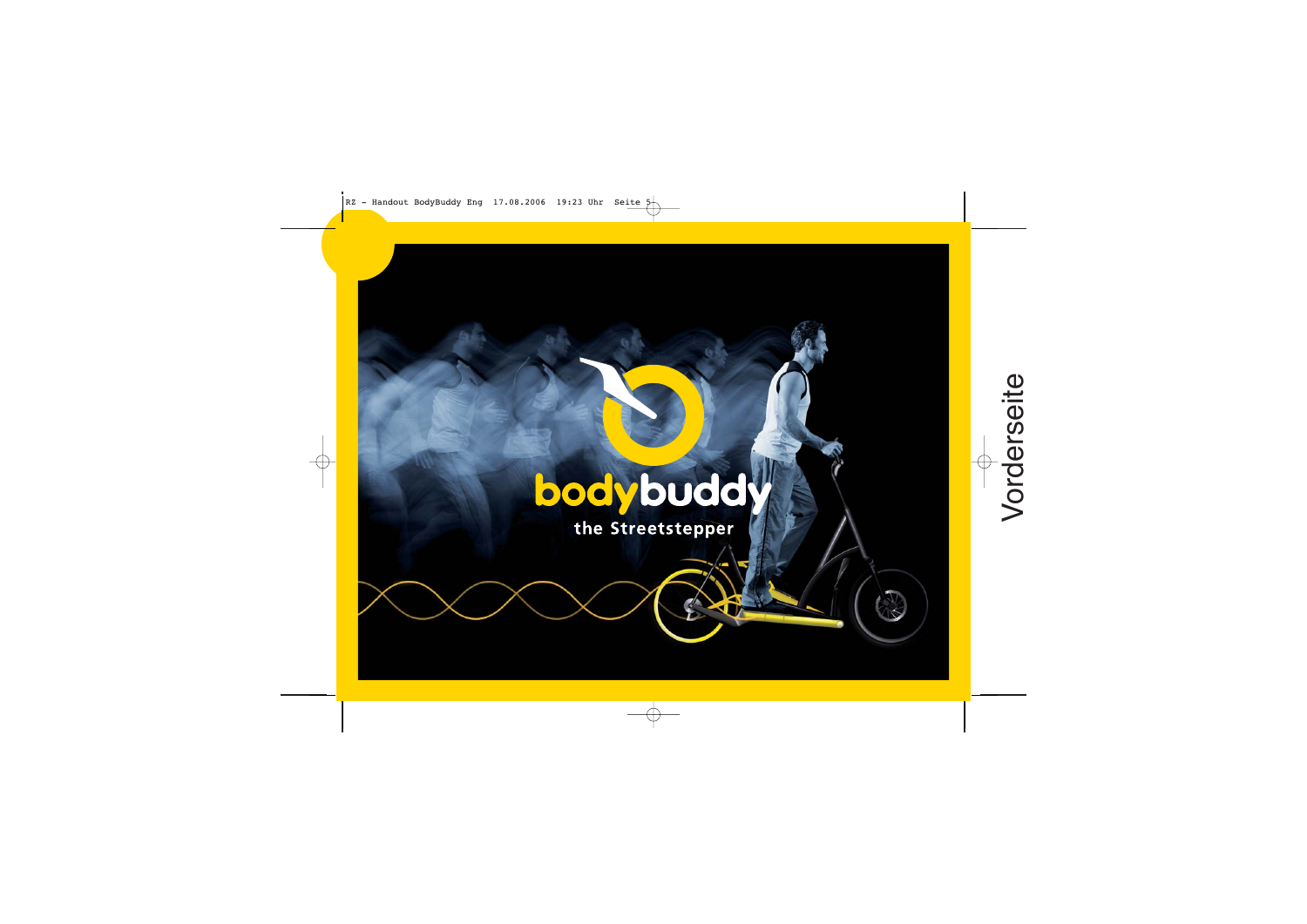# **For the sexiest Body**

# **in Town.**

DR GERHART HANDLE *(specialist in orthopaedics, Innsbruck)*

"I consider the "bodybuddy" to be an absolute sensation for orthopaedic and sport medicine reasons, because it offers the following advantages:

- Homogeneous, concentric muscle exertion (no micro traumas in the musculature as caused e.g. during mountain descent – no "aching muscles"
- Ideal for hip, knee and ankle joints (gentle joint-muscle coordination training and cardiovascular training without any damaging high impact stress)
- Upright body position and no spinal damaging forced posture caused otherwise by cycling. This avoids neck and lumbar vertebrae problems, often suffered by sportspersons".

 $\mathbf{W}$ hat a fantastic way to get a workout on your way to the coffee bar. How charming to have a training session being on the way to a rendezvous wearing a dressy skirt and blouse.

The idea is so simple, with such amazing, healthy results. The "bodybuddy" relocates the probably most efficient training apparatus – the "Stepper" – from the gym out into the fresh air, and sets it in motion.

The Buchberger brothers, however, don´t want to propagate the advantages of their invention themselves, but prefer to leave this to medics, physiotherapists and other qualified experts.

## LEGS BY BODYBUDDY.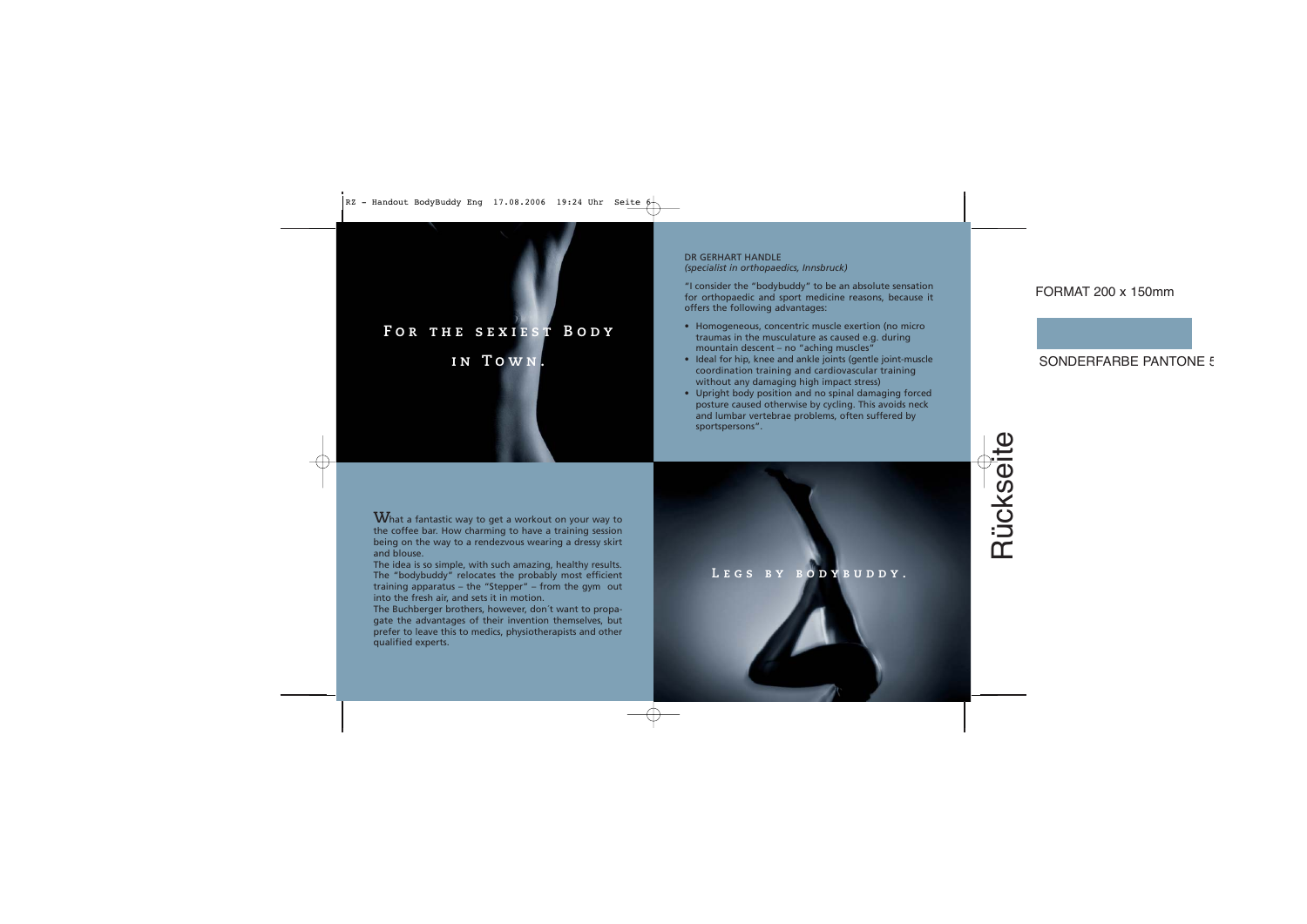### DPT ANNETTE FLEISCHMAN *(Dipl. Physiotherapist, Innsbruck)*

"The best thing that could happen for upright posture, as all movements associated with the "bodybuddy" promote a healthy and beautiful body. The main advantages from a physiotherapist's point of view are:

- Gentle, low impact step movement
- Works out all muscle groups which were created during evolution enabling us to walk upright
- As there is no saddle, tummy, upper body and arms are also in motion (no movement blockage from the hips upwards)
- The workout can take place automatically during your daily routine. Even couch potatoes will be motivated to move in the fresh air."

### **Back by bodybuddy.**

# **Heart by bodybuddy.**

GÜNTHER MADER *(Ex Ski Ace, 14 times World Cup Champion)*

"As a sportsperson I realise the importance of coordination and balance. The "bodybuddy" automatically provides these important components for fitness due to the upright riding position and the uncoupled step pedals. Not only that, it's great fun too!"

### JENS ROEPER

### *(head of product design at KISKA)*

"The "bodybuddy" streetstepper is a whole new vehicle category which cleverly combines mobility and fitness. We are delighted that we could emphasize the uniqueness of this product by a radical and innovative design."